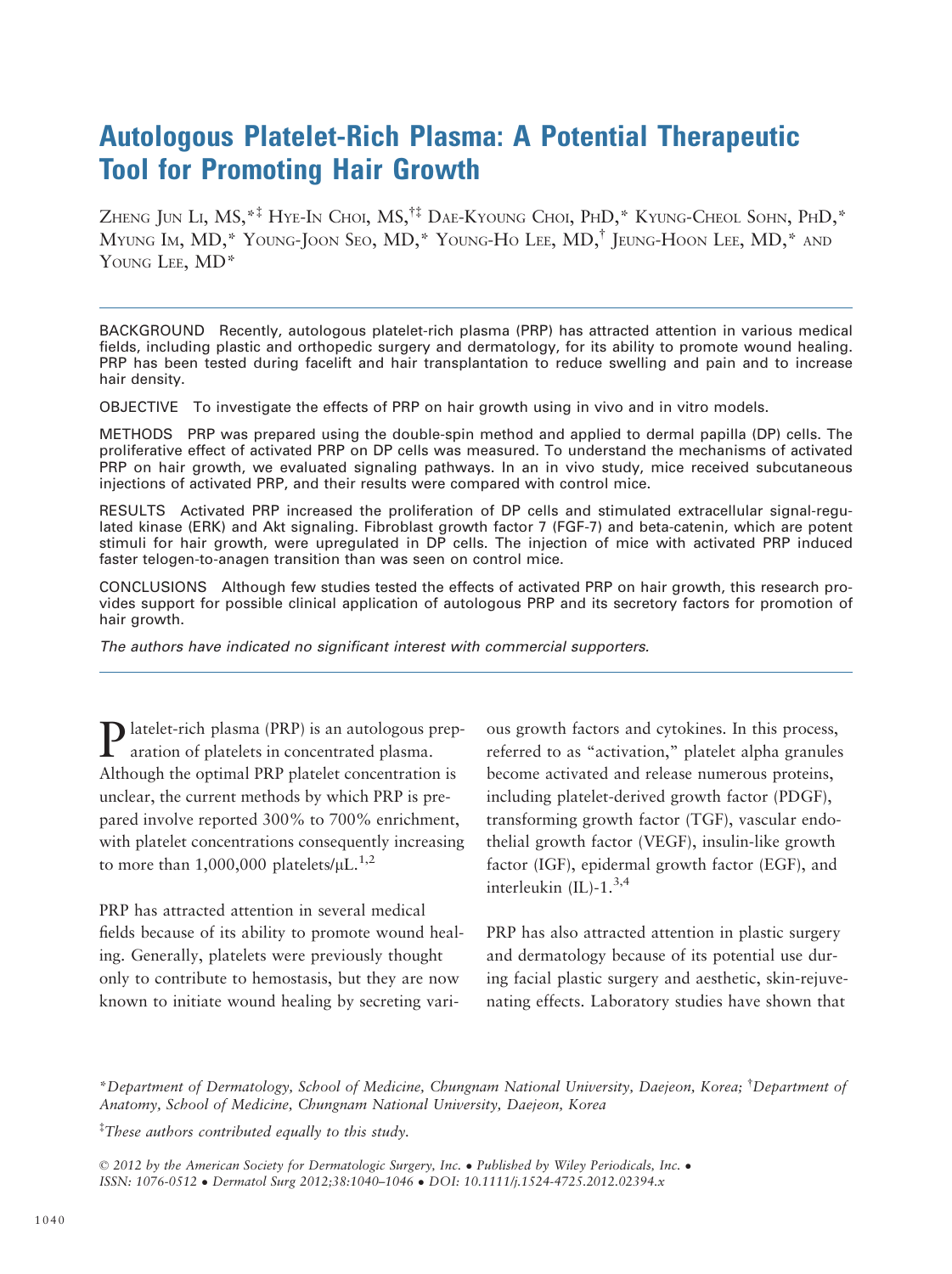PRP enhances the proliferation of human dermal fibroblasts and human adipose-derived stem cells, whereas recent clinical reports describe the use of PRP as a scaffold for injectable soft tissue augmentation and a treatment for acne scars and nasolabial folds.<sup>5-10</sup> Another recent study evaluated the effects of treatment with platelet plasma growth factors during male pattern baldness surgery.<sup>11</sup> The authors observed a significant improvement in hair density and stimulation of growth when follicular units were pretreated with platelet plasma growth factors before their implantation. They hypothesized that growth factors released from platelets may act on stem cells in the bulge area of the follicles, stimulating the development of new follicles and promoting neovascularization.

In spite of these previous studies, the precise mechanism by which PRP promotes hair growth has not been properly studied. No experimental studies have attempted to define the specific effects of PRP on human hair follicles. The aim of this study was to determine the effects of PRP on human hair follicle growth in vitro and in vivo and to explore the possible mechanisms involved.

## Methods

## Cell Culture

Specimens of normal human scalp skin were obtained during dermatologic surgery in accordance with the ethical committee approval process of Chungnam National University Hospital. Dermal papilla (DP) cells were cultured according to a previously described method $12$  with slight modifications. The isolated DP cells were transferred to Dulbecco's modified Eagle medium (DMEM) supplemented with 10% fetal bovine serum (FBS). Cultures were maintained at 37°C in a humidified atmosphere containing 5% carbon dioxide.

## Preparation of Activated PRP

PRP was prepared using a double-spin method. Briefly, 10 mL of blood obtained from healthy

adult volunteers ( $n = 10$ ) who had provided informed consent was transferred to tubes containing acid-citrate-dextrose solution A anticoagulant (1:4 vol/vol mixture). The citrated blood was centrifuged at 660 g for 7 minutes. Subsequently, the yellow plasma (containing the buffy coat comprising platelets and leukocytes) was aspirated using a micropipette and then centrifuged at 2,350 g for 5 minutes, yielding a platelet-rich pellet and platelet-poor plasma (PPP). The platelet-rich pellet was resuspended in 1.0 mL of plasma and the resulting suspension used as PRP. A 1:1 mixture of 0.5 M calcium chloride and thrombin was prepared in advance for use as an activator. A 10:1 mixture of PRP and the activator was incubated for 10 minutes at room temperature, yielding activated PRP. The activated PRP was centrifuged at 16,600 g for 15 minutes. The supernatant was stored at  $-20^{\circ}$ C before use.

#### Cell Proliferation Assay

The proliferation of DP cells was measured in a previously described  $[^{3}H]$ -thymidine incorporation assay.<sup>13</sup> DP cells were treated with 1  $\mu$ Ci of [<sup>3</sup>H]thymidine (Amersham Biosciences, Buckinghamshire, UK) and incubated for the indicated periods of time. Levels of radioactivity in cell lysates were measured using a liquid scintillation counter.

#### Western Blotting

Cells were lysed in radioimmunoprecipitation assay buffer. Total protein samples were electrophoresed on 10% sodium dodecyl sulfate polyacrylamide gels, transferred to nitrocellulose membranes, and incubated overnight at 4°C with primary antibodies. Blots were then incubated with peroxidaseconjugated secondary antibodies for 1 hour at room temperature, and visualized using an enhanced chemiluminescence reagent (Intron, Gyeonggi, Korea).

## Enzyme-Linked Immunosorbent Assay

Cells  $(1 \times 10^5)$  were grown to confluence in DMEM supplemented with 10% FBS. They were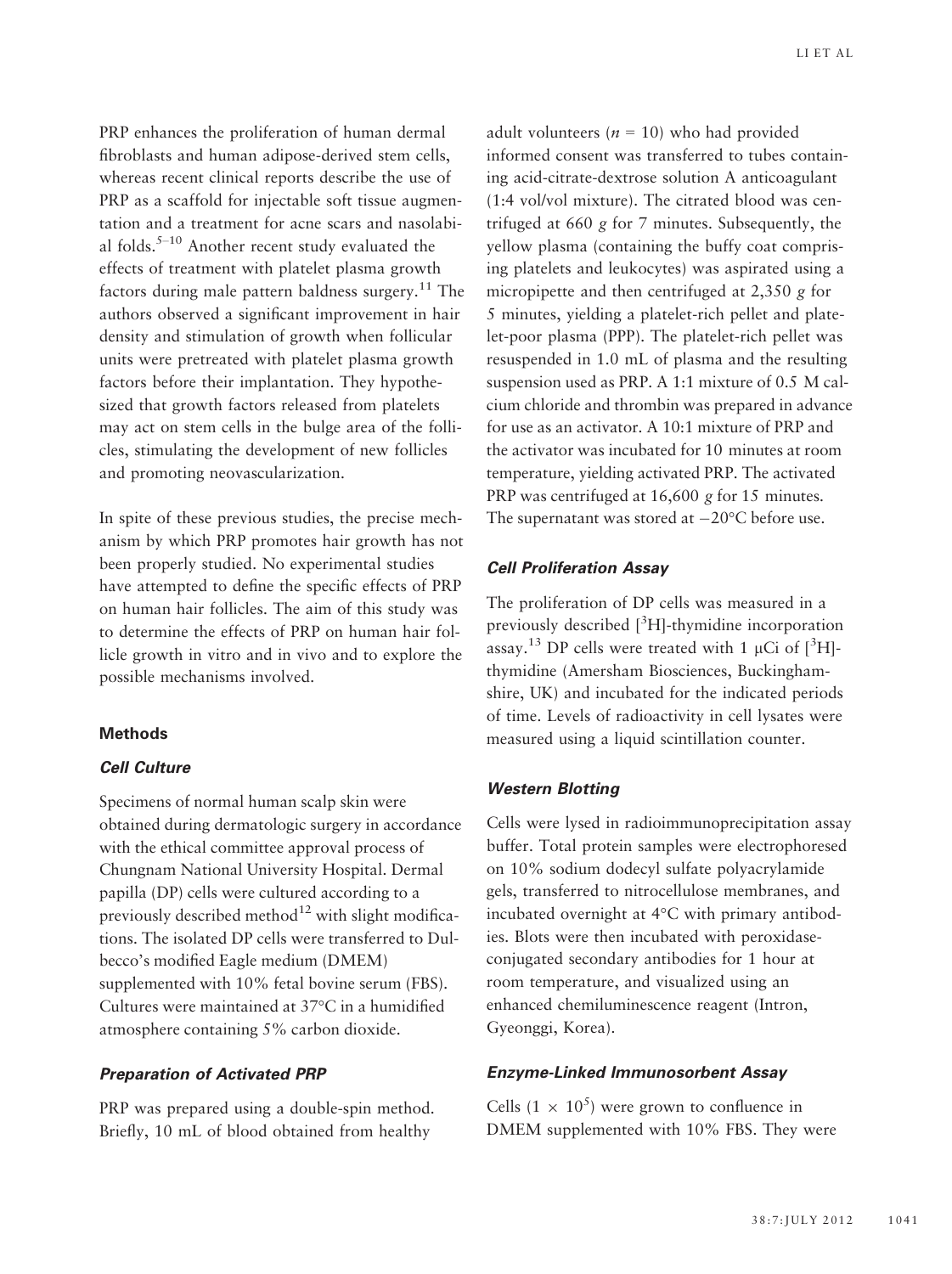serum starved for 24 hour and cultured for a further 2 days in fresh DMEM supplemented with 5% FBS, 5% activated PRP, or 10% activated PRP (3 mL/well). Levels of FGF-7 in the conditioned media were quantified using an enzyme-linked immunosorbent assay kit (cat # DKG00; R&D Systems Inc., Minneapolis, MN).

#### Animal Study

The most widely used inbred strain, female C57BL/ 6 mice (Orient Bio. Inc., Gyeonggi, Korea) were used in an animal experiment because of their dark black hair, in which it is easy to observe hair growth. The Chungnam National University's Institutional Animal Care and Use Committees (CNU-COM-2007–017) approved the experiment, and the Guideline for the Care and Use of Laboratory Animals was observed. At age 7 weeks, when all hair follicles were in the telogen phase, the dorsum of each mouse was carefully shaved with an animal clipper. Mice were randomly assigned to one of three groups. The dorsal skin of each mouse was subcutaneously injected with  $100 \mu L$  of phosphate buffered saline (PBS) for negative control, FBS for positive control, or activated PRP at 3-day intervals. Hair growth was monitored for 3 weeks, and injections were stopped before the mouse hair cycle reentered the anagen cycle.

#### Statistical Analysis

Statistical analyses were performed using SPSS 17.0 (SPSS Inc., Chicago, IL).  $P < .05$  was regarded to be statistically significant. Data are presented as means  $\pm$  standard deviations.

## **Results**

## Concentration of PRP

Prepared using a double-spin method, PRP has a higher platelet concentration than PPP or whole blood. Mean platelet counts in whole blood, PRP, and PPP were  $1.8 \times 10^5$ ,  $1.6 \times 10^6$ , and  $6.3 \times 10^4$  cells/µL, respectively. The concentration of platelets in PRP was approximately 8.8 times as great as that in whole blood.

## PRP Induces the Proliferation of DP Cells

To determine whether PRP promotes the proliferation of human DP cells, we performed  $[{}^{3}H]$ -thymidine incorporation assay. As shown in Figure 1, the rate of proliferation on culture day 3 was higher in DP cells treated with activated PRP than in untreated control cells. Increasing the concentration of activated PRP did not seem to increase the proliferation of DP cells.

# PRP Increases the Phosphorylation of Extracellular Signal-Regulated Kinases and Akt and Bcl-2 Expression in DP Cells

We investigated the effects of activated PRP on levels of phosphorylated extracellular signal-regulated kinases (pERK) and phosphorylated Akt (pAkt) in cultured human DP cells. Because activation of ERK signaling is known to induce cell growth, and activation of PI 3-kinase/Akt signaling promotes cell survival and prevents apoptosis, it suggests that activated PRP elevates expression of



Figure 1. The effect of activated platelet-rich plasma (PRP) treatment on the proliferation of cultured human dermal papilla (DP) cells. After serum starvation for 24 hours, human DP cells were cultured with 5% fetal bovine serum, 5% activated PRP, or 10% activated PRP in addition to growth medium (Dulbecco's modified Eagle medium [DMEM]). Activated PRP enhanced the proliferation of cultured human DP cells.  $*P < .05$  vs control (nonsupplemented DMEM) on day 1,  $*P < .05$  vs control on day 3.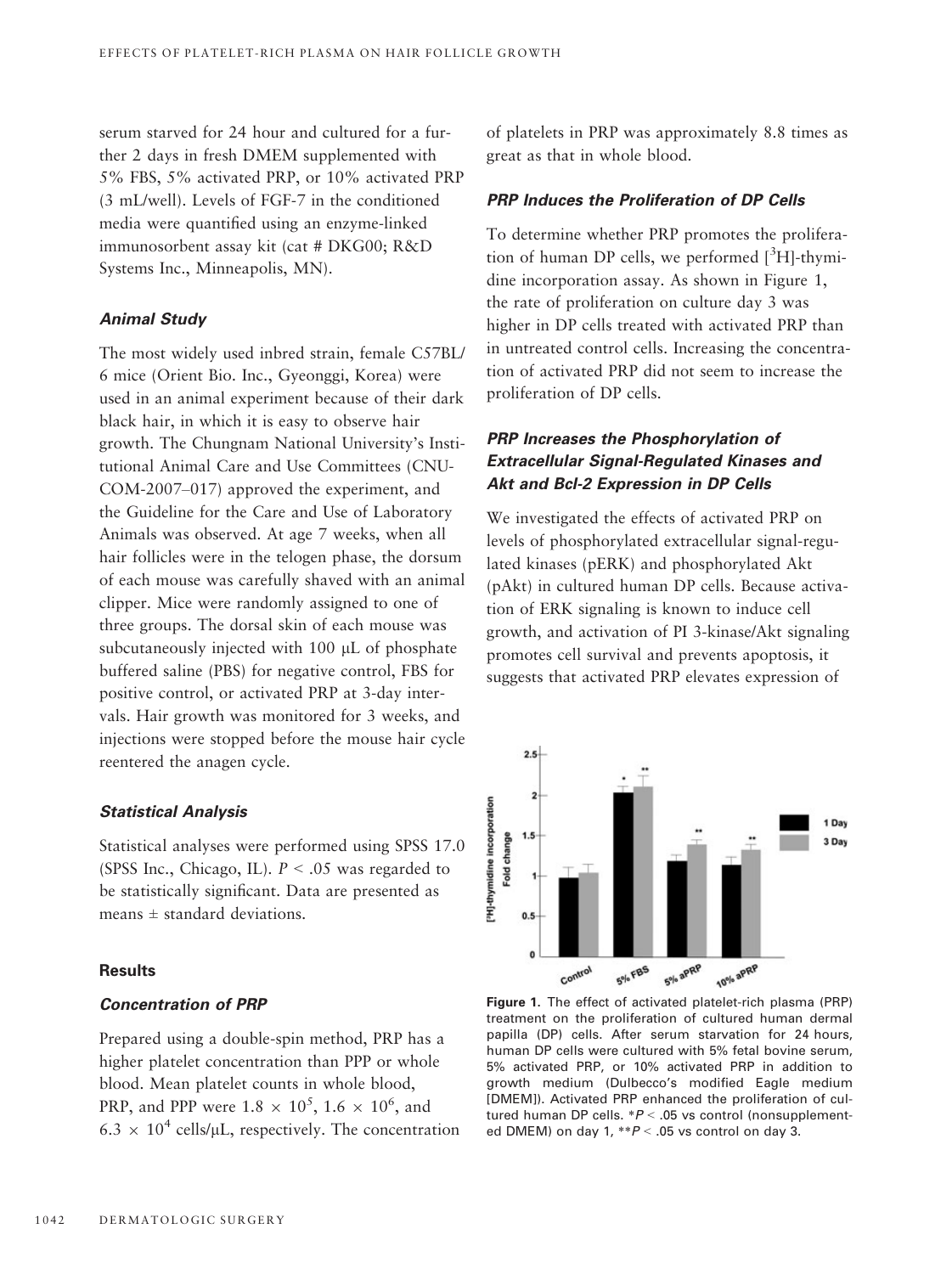LI ET AL

pAkt and pERK in DP cells and that activated PRP has a potential role in inducing hair growth in vivo. pERK and pAkt levels were quantified using Western blotting after incubation for PI3 kinase for 48 hours with nonsupplemented DMEM (control) or DMEM supplemented with 5% FBS (positive control), 5% activated PRP, or 10% activated PRP. pERK and pAkt levels were significantly higher in activated PRP-treated human DP cells than in control and 5% FBS-treated cells (Figure 2A). The effects of activated PRP were dose dependent.

Because mitogen-activated protein kinase signaling contributes to cell survival by modulating the expression of apoptotic molecules, we also investigated the effects of activated PRP on the expression of the anti-apoptotic protein Bcl-2. Bcl-2 protein levels were higher in human DP cells treated with activated PRP than in control and 5% FBS-treated cells (Figure 2B).



Figure 2. The effect of activated platelet-rich plasma (PRP) treatment on phosphorylated extracellular signal-regulated kinase (p-ERK), p-Akt, and Bcl-2 levels in cultured human dermal papilla (DP) cells. (A) Activated PRP increased the phosphorylation of ERK and Akt in cultured human DP cells. (B) Activated PRP treatment significantly increased the expression of Bcl-2 expression.

# PRP Increases Beta-Catenin Activity and FGF-7 Expression in DP Cells

Because beta  $(\beta)$ -catenin signaling plays important roles in hair follicle development and the hair growth cycle, we measured the transcriptional activity and protein level of b-catenin in DP cells treated with activated PRP. Treatment with activated PRP approximately doubled transcriptional activity of  $\beta$ -catenin, confirming that the exogenously expressed b-catenin was active (Figure 3A). Western blotting analysis showed  $\beta$ -catenin levels to be higher in cells treated with activated PRP than in control cells (Figure 3B).

We also investigated FGF-7, which is located in the DP cells and prolongs the anagen phase of the hair cycle and delays progression into the catagen phase.<sup>14</sup> Protein levels of FGF-7 were higher in DP cells treated with activated PRP (Figure 3C), and the level of secreted FGF-7 was significantly greater in cultured medium treated with activated PRP after 1 and 2 days (Figure 3D).

# PRP Stimulated Hair Growth in an Animal Model

To evaluate the effects of activated PRP on hair growth in vivo, we injected PBS (control), FBS (positive control), or activated PRP subcutaneously at two points on the lateral skin of C57BL/6 mice. Diffuse darkening of the dorsal skin was observed after injection of PRP once every 3 days for 2 weeks. Mice injected with activated PRP for 3 weeks exhibited near-complete hair regrowth, whereas PBS- and FBS-injected mice did not (Figure 4).

# **Discussion**

There has been much effort put into identifying medications and medical procedures that promote hair growth, because many people world-wide have thinning or loss of hair. Although finasteride has been the mainstay treatment for advanced androgenetic alopecia, there are no indicated treatments for women experiencing postpartum, perimenopausal,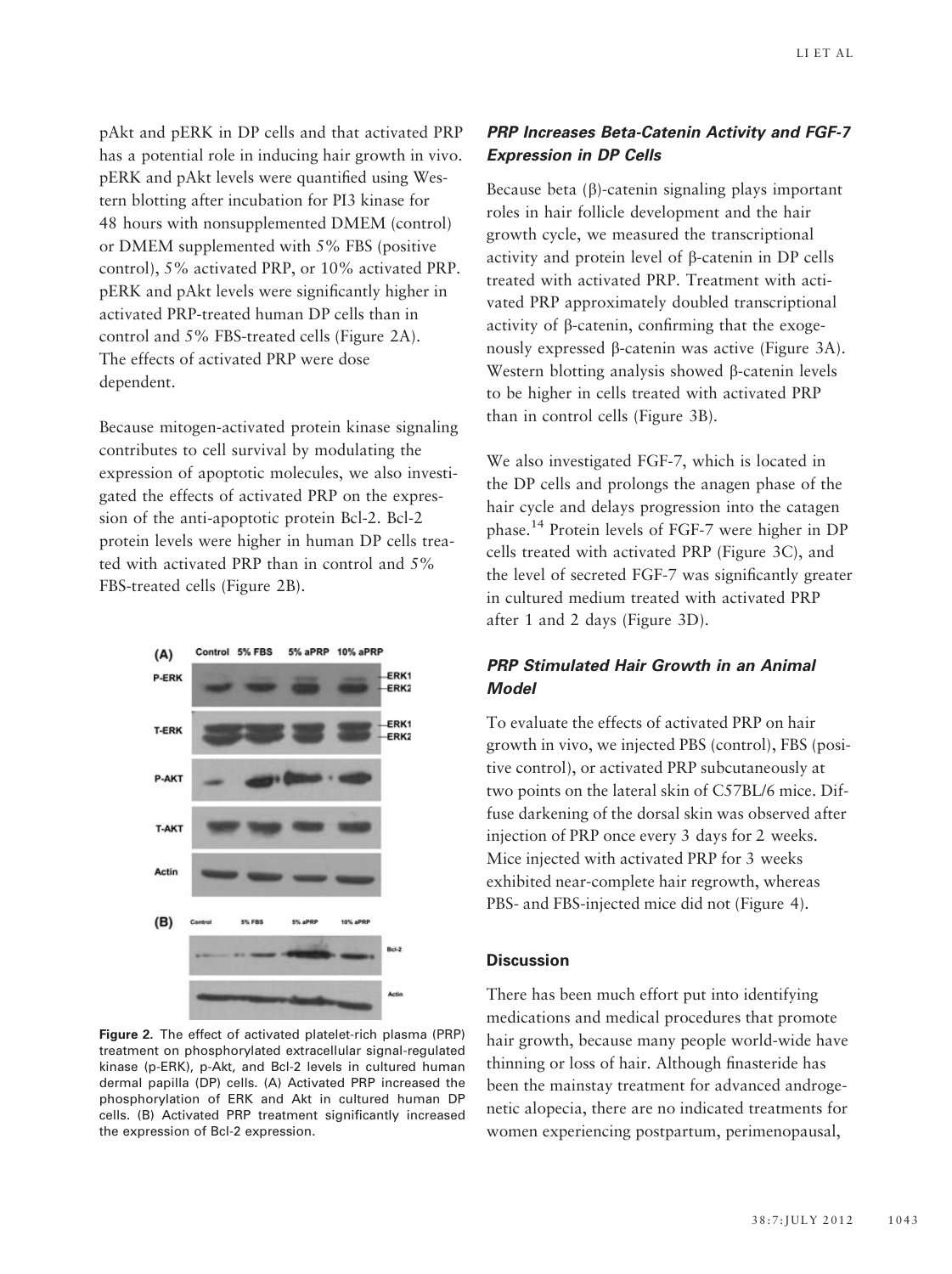

Figure 3. The effect of activated platelet-rich plasma (PRP) on the expression of  $\beta$ -catenin and secretion of fibroblast growth factor (FGF)-7 in cultured human dermal papilla (DP) cells. (A) The transcriptional activity of  $\beta$ -catenin was assayed with luciferase activity. Activated PRP increased luciferase activity in cultured human DP cells. (B) Activated PRP increased the expression of b-catenin protein in cultured human DP cells. (C) Western blot analysis of FGF-7 protein in human DP cells. FGF-7 expression was greater in activated PRP-treated human DP cells. (D) The level of secreted FGF-7 in culture medium treated with fetal bovine serum or activated PRP were measured using enzyme-linked immunosorbent assay. FGF-7 was greater in activated PRP-treated culture medium after 1 and 2 days.

or menopausal hair loss and for younger men experiencing the early stages of androgenetic alopecia.

PRP has found application in many surgical fields because of its ability to stimulate wound healing and minimize bleeding during surgery. PRP has recently attracted the attention of plastic surgeons and dermatologists because of the ability of growth factors contained in the alpha granules of platelets, including PDGF, TGF, VEGF, and IGF, to stimulate human dermal fibroblasts, improve wrinkling, and rejuvenate the skin.<sup>6,9,10,15</sup> PRP has also een shown to increase the yield of transplanted follicular units when applied during male pattern baldness surgery,<sup>11</sup> although the effects of PRP on hair growth and the mechanisms by which PRP stimulates hair follicles have not been thoroughly investigated.

We prepared PRP using a double-spin method, in which blood cell layers were manually separated. The activation of platelets through coagulation

triggers the secretion of various growth factors, which produce mitogenic effects in various cell types.16,17 The proliferation of osteoblasts and alveolar bone cells<sup>17</sup> treated with 1% to 5% PRP was found to be higher than that of cells treated with higher concentrations of PRP. Similarly, we found that activated PRP increased the proliferation of human DP cells when applied at concentrations of 5% and 10% and that the proliferation of DP cells treated with 5% activated PRP tended to be slightly higher than that of cells treated with 10% activated PRP, although the difference was not statistically significant. Activated PRP also increased Bcl-2 protein levels. A member of the Bcl-2 family of apoptosis regulators, Bcl-2 suppresses apoptosis in a variety of cell systems. Continuous expression of Bcl-2 in DP cells during the hair cycle suggests that DP cells may normally be protected from apoptosis.<sup>18</sup> Taken together, our data suggest that activated PRP promotes the proliferation of DP cells and protects them from apoptosis.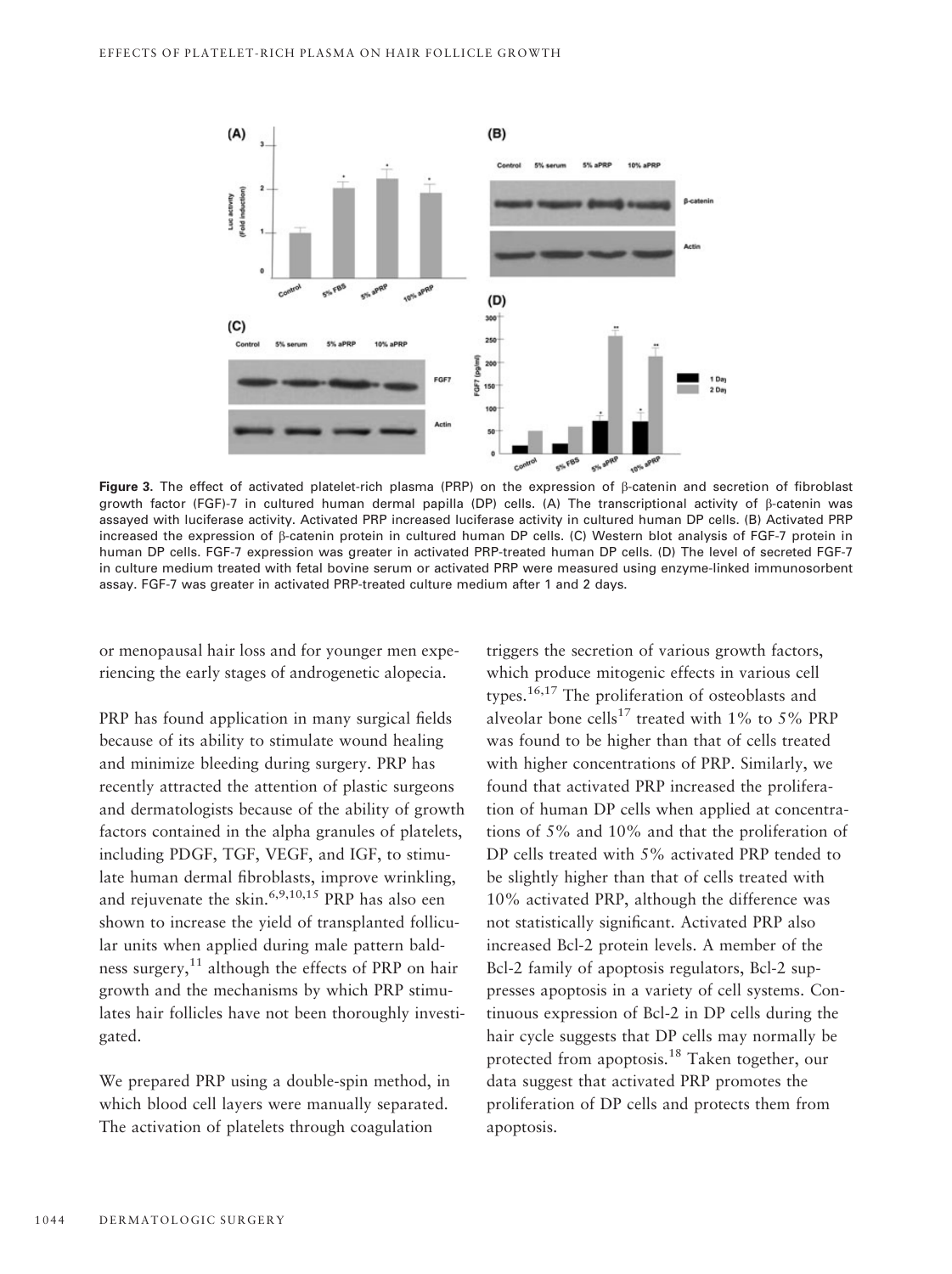

Figure 4. The effect of activated platelet-rich plasma (PRP) on the hair growth of C57BL/6 mice. C57BL/6 mice were shaved when 7 weeks old and then (A) phosphate buffered saline (PBS; control), (B) fetal bovine serum (FBS; positive control) or (C) activated PRP was subcutaneously injected at 3-day intervals. Near-complete hair regrowth was observed in mice injected with activated PRP for 3 weeks.

To determine how PRP stimulates hair growth, we measured levels of phosphorylated ERK and Akt in untreated DP cells and cells treated with activated PRP or 5% FBS. Although ERK signaling contributes to the regulation of cell growth, Akt is known to be an important player in cell survival and has anti-apoptotic effects in many cell types.<sup>19</sup> Our results suggest that activated PRP increases cell growth and prolongs the survival of hair follicles by activating ERK and Akt signaling, respectively.

Major molecular pathways known to be involved in the development of skin appendages relevant to hair growth—the β-catenin/lymphoid enhancerbinding factor-1 and FGF-7 signaling pathways were also investigated.  $\beta$ -catenin is strongly expressed in the outmost outer root sheath layer in the bulge region of the human anagen hair follicle and is known to play a dual role in hair follicles, contributing not only to the formation of hair placodes, but also to the differentiation of stem cells into hair follicle cells and other skin cells in adults.<sup>20</sup> The observed upregulation of  $\beta$ -catenin activity in activated PRP-treated DP cells reinforces the idea that activated PRP stimulates hair growth by inducing the differentiation of stem cells into hair follicle cells. The marked increase in the

expression of FGF-7 in DP cells treated with activated PRP further suggests that activated PRP may prolong the anagen phase of the hair cycle and stimulate hair growth.

In support of the in vitro data, the injection of activated PRP into the skin of mice once every 3 days for 3 weeks greatly stimulated hair growth. According to the results, PRP increased hair growth and hair follicle survival owing to its promotion of cell proliferation and its anti-apoptotic properties. Thus, PRP can potentially prolong the anagen phase of the hair growth cycle. PRP can be easily obtained from a small amount of the patient's blood and can be added directly to the follicular units by dipping the follicles in PRP before implantation during hair transplantation. PRP may also be used after hair transplantation to minimize bleeding and stimulate wound healing. PRP appears to stimulate the survival of implanted hair follicles and hair growth, although the best method of delivering activated PRP to human scalp skin and the optimal treatment interval must be established for PRP to be a useful therapy in patients.

We have demonstrated that activated PRP stimulates the proliferation of human DP cells, increases